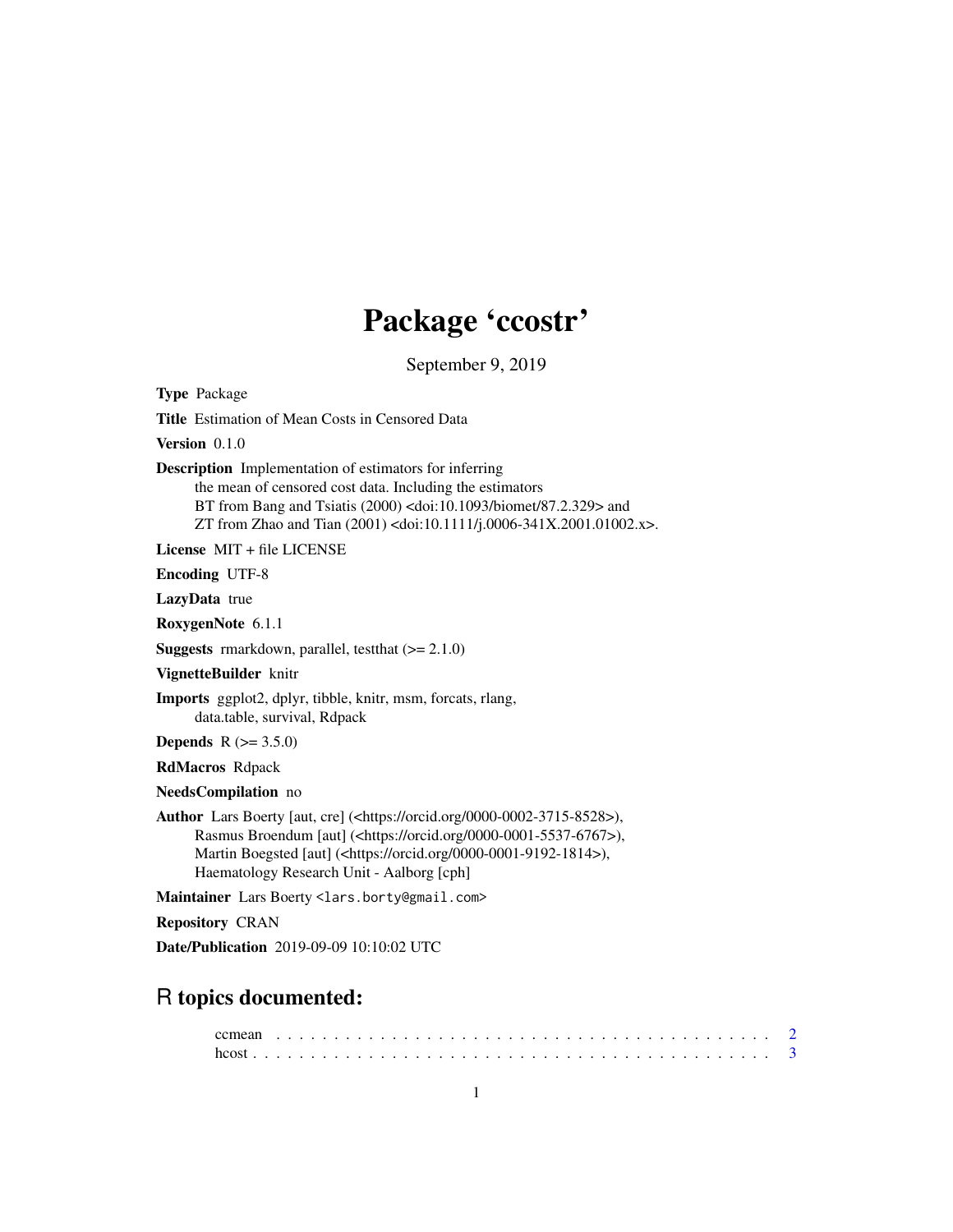#### <span id="page-1-0"></span>2 comean come come come of the comean come of the comean comean comean comean comean comean come of the comean

| Index |  |  |  |  |  |  |  |  |  |  |  |  |  |  |  |  |  |  |  |
|-------|--|--|--|--|--|--|--|--|--|--|--|--|--|--|--|--|--|--|--|
|       |  |  |  |  |  |  |  |  |  |  |  |  |  |  |  |  |  |  |  |
|       |  |  |  |  |  |  |  |  |  |  |  |  |  |  |  |  |  |  |  |

ccmean *Calculates estimates of the mean cost with censored data*

#### Description

This function calculates the mean cost for right-censored cost data over a period of L time units (days, months, years,...)

### Usage

ccmean(x,  $L = max(x$surv)$ , addInterPol = 0)

# Arguments

| X           | A dataframe with columns: id, cost, delta and surv. If Cost history is available<br>it can be specified by: start and stop, |
|-------------|-----------------------------------------------------------------------------------------------------------------------------|
| L.          | Limit. Mean cost is calculated up till L, if not specified $L = max(surv)$                                                  |
| addInterPol | This parameter affects the interpolation of cost between two observed times.<br>Defaults to zero.                           |

# Details

The function returns four estimates. The first two are simple and biased downwards, and included for comparison. The estimates are:

- AS: "Available Sample estimator" The simple sample mean
- CC: "Complete Case estimator" The mean of fully observed cases
- BT: "Weighted Complete Case estimator" Bang and Tsiatis's estimator
- ZT: "Weighted Available estimator" Zhao and Tian's estimator

The function needs the following in a dataframe:

- id: The id separating each individual
- cost: The total cost, or if start and stop provided the specific cost
- start: Start of cost
- stop: End of cost, if one time cost then start = stop
- delta: Event variable,  $1 =$  event,  $0 =$  no event
- surv: Survival

# Value

An object of class "ccobject".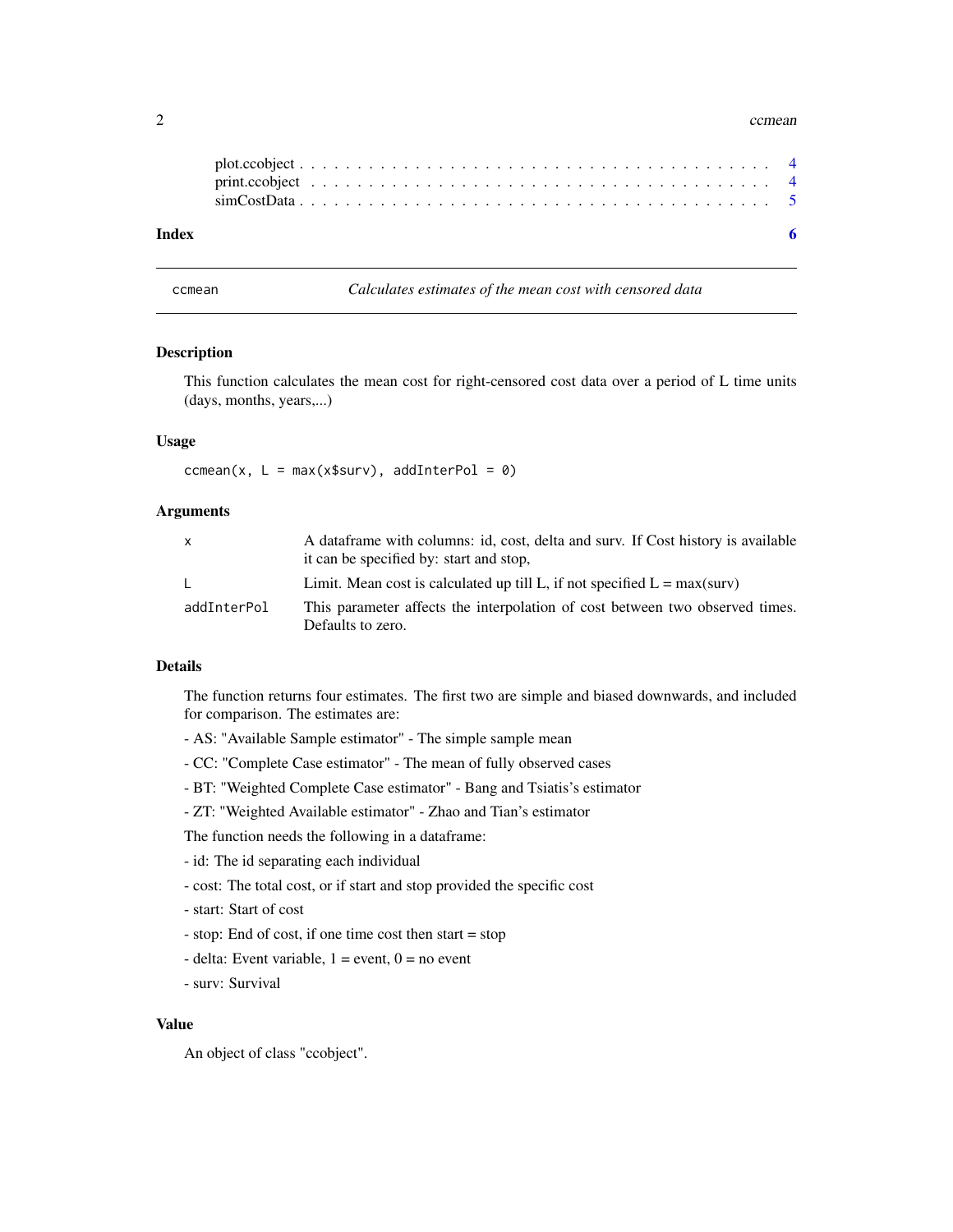#### <span id="page-2-0"></span>hcost 3

#### References

Bang H, Tsiatis AA (2000). "Estimating medical costs with censored data." *Biometrika*, 87(2), 329–343. ISSN 00063444, doi: [10.1093/biomet/87.2.329.](https://doi.org/10.1093/biomet/87.2.329)

Zhao H, Tian L (2001). "On Estimating Medical Cost and Incremental Cost-Effectiveness Ratios with Censored Data." *Biometrics*, 57(4), 1002–1008. ISSN 0006341X, doi: [10.1111/j.0006-](https://doi.org/10.1111/j.0006-341X.2001.01002.x) [341X.2001.01002.x.](https://doi.org/10.1111/j.0006-341X.2001.01002.x)

### Examples

```
hcost
ccmean(hcost, L = 1461, addInterPol = 1)
```
hcost *Simulated data from the stata hcost package*

## Description

Simulated data from the stata hcost package

# Usage

data(hcost)

# Format

A data frame with 9882 rows and 7 variables:

id id seperating individuals

start start of specified cost

stop end of specified cost

cost cost in given period

trt treatment variable

delta event variable,  $0 =$  censored

surv survival period

#### Source

[Blog](http://shuaichen.weebly.com/developed-package.html)

# References

Chen S, Rolfes J, Zhao H (2015). "Estimation of Mean Health Care Costs and Incremental Costeffectiveness Ratios with Possibly Censored Data." *The Stata Journal: Promoting communications on statistics and Stata*, 15(3), 698–711. ISSN 1536-867X, doi: [10.1177/1536867X1501500305,](https://doi.org/10.1177/1536867X1501500305) The Stata Journal.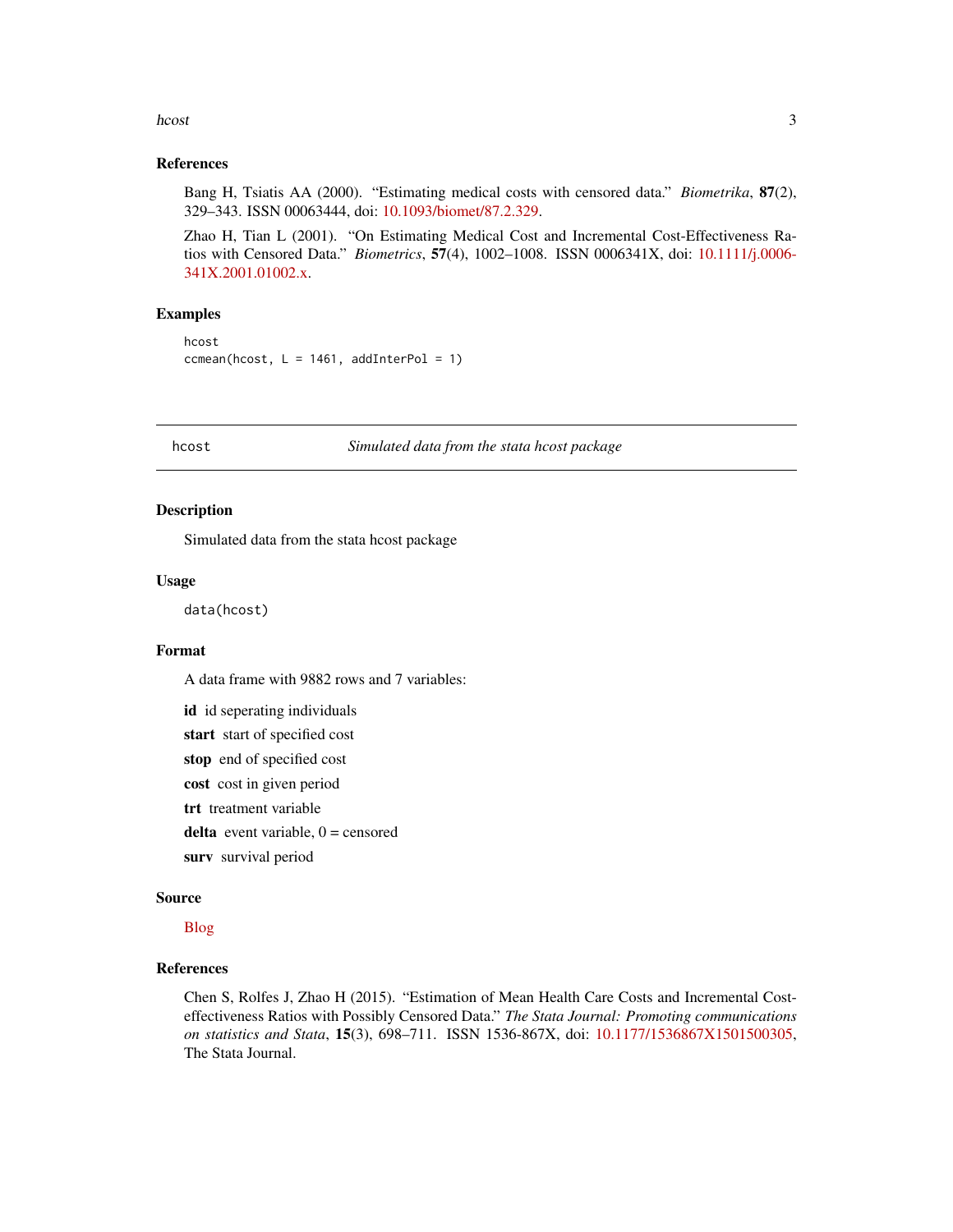# <span id="page-3-0"></span>Examples

data(hcost)

plot.ccobject *Adding to the generic plot function*

# Description

Adding to the generic plot function

# Usage

## S3 method for class 'ccobject' plot(x, ...)

# Arguments

x The ccobject ... passthrough

# Value

a plot

print.ccobject *Adding to the generic print function*

# Description

Adding to the generic print function

# Usage

## S3 method for class 'ccobject'  $print(x, \ldots)$ 

# Arguments

| x                       | The coobject |
|-------------------------|--------------|
| $\cdot$ $\cdot$ $\cdot$ | passthrough  |

# Value

a plot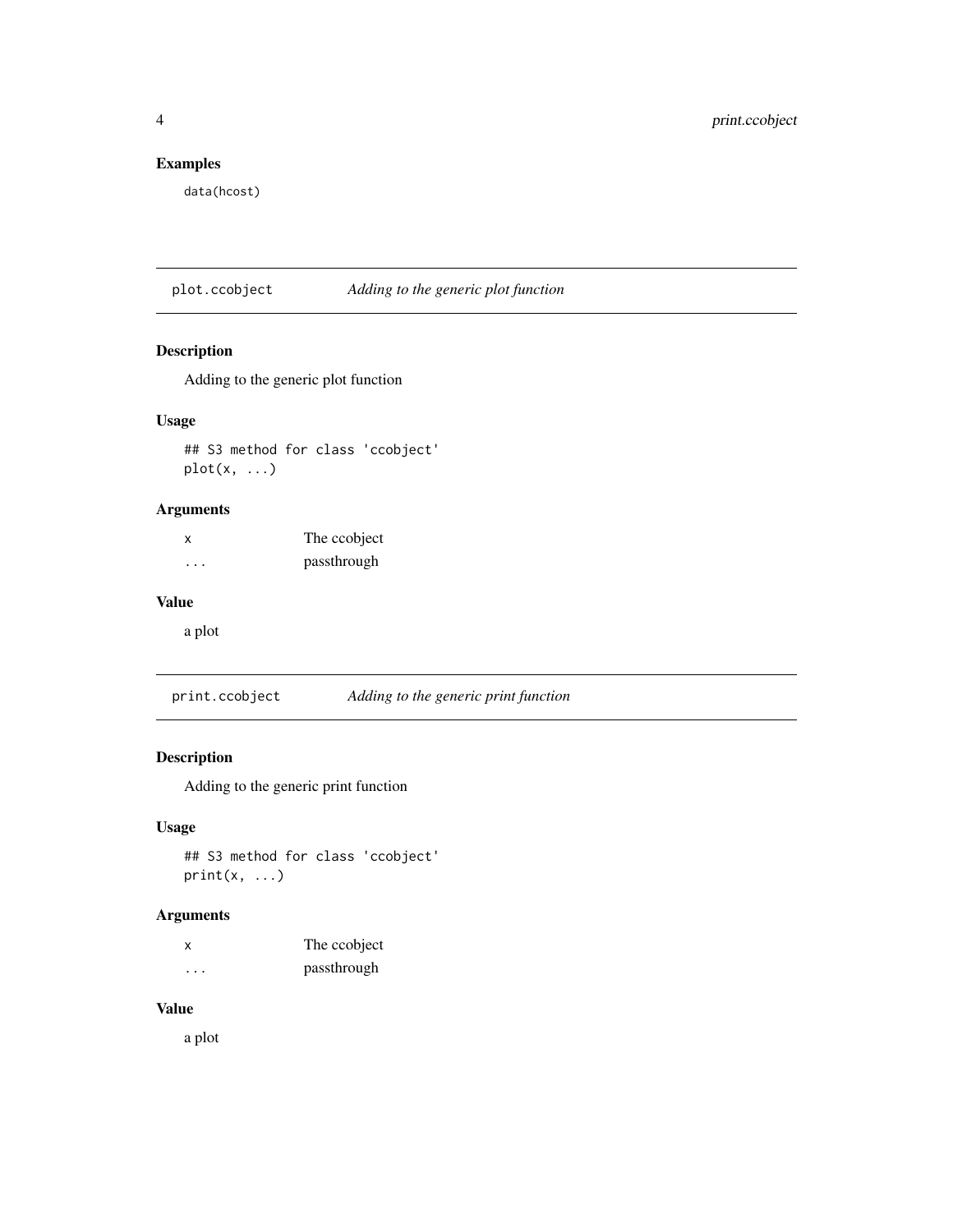<span id="page-4-0"></span>

# Description

This function can be used to demonstrate the bias and coverage of the estimators in the ccmean function

#### Usage

```
simCostData(n = 100, dist = "unif", censor = "light",
 cdist = "exp", L = 10)
```
#### Arguments

| n      | Number of individuals to simulate                                             |
|--------|-------------------------------------------------------------------------------|
| dist   | Survival distribution either "unif" = unif(0,10) o r " $\exp$ " = $\exp(1/6)$ |
| censor | Censoring "light" ~ 25% or "heavy" ~ 40%, changes a bit depending on cdist    |
| cdist  | Distribution used to censor, "exp" exponential or "unif" uniform              |
| L.     | Number of years to summarize over                                             |

### Details

The function simulates survival times from either an uniform distribution or an exponential distribution, and a cost history. There are two options for censoring, heavy  $(-40 \text{ light } (-25 \text{ }$ 

# Value

Simulation of censored cost

### References

Lin DY, Feuer EJ, Etzioni R, Wax Y (1997). "Estimating Medical Costs from Incomplete Follow-Up Data." *Biometrics*, 53(2), 419. ISSN 0006341X, doi: [10.2307/2533947.](https://doi.org/10.2307/2533947)

#### Examples

# The simulated data can be used to show how the estimators perform

 $simCostData(n = 100, dist = "unif", censor = "light", cdist = "exp", L = 10)$